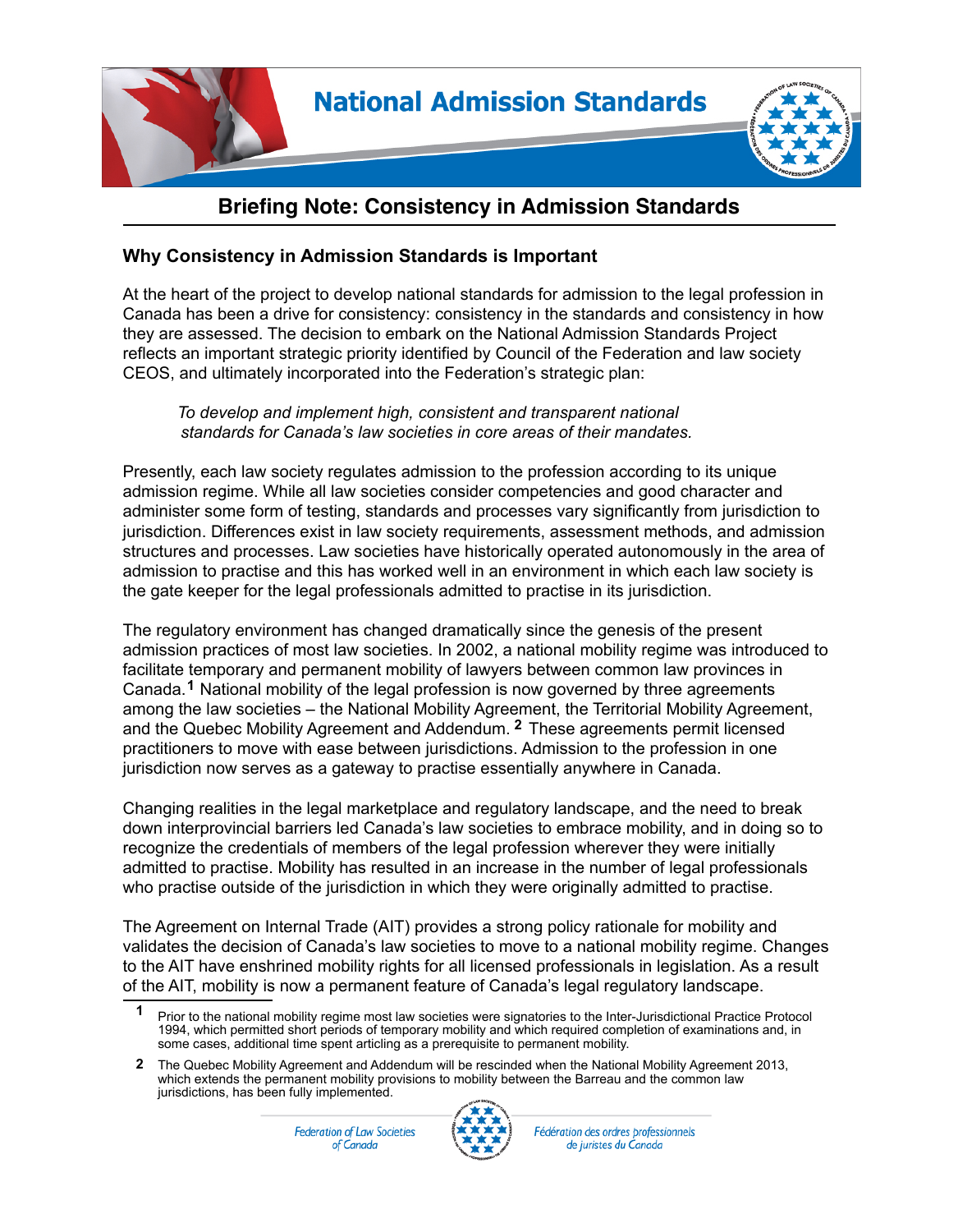# **National Admission Standards**

## **Why Law Societies Should Care About Consistency**

As a result of mobility, a growing number of legal professionals are now practising in a jurisdiction without having completed the bar admission program in that jurisdiction. How can a law society be assured that legal professionals practising in their jurisdiction, and for whom they are accountable, meet their standards? The only way to provide law societies with an assurance that all members of the legal profession in their jurisdiction meet an acceptable standard of entry-level competency regardless of where they were first admitted to practise is to provide for a measure of consistency in admission standards and assessment methods. National admission standards will ensure all newly called legal professionals meet a baseline of competence. Embracing consistent standards enables law societies to protect the public.

An admission to practise regime that is consistent across Canada will also likely increase public confidence in the competence of Canadian lawyers and Quebec notaries, given the mobile world in which legal professionals operate. It may also increase confidence in the regulatory bodies that govern legal professionals. Conversely, a lack of coordination among jurisdictions may result in the erosion of public confidence in the legal profession as a whole. As an independently regulated profession, inspiring public confidence in the legal profession through development of a transparent, national admission standards regime is an important goal, and one which ultimately supports the public interest mandate of all law societies.

## **Consistency in Admission Standards**

The Council of the Federation identified two goals for the first phase of the National Admission Standards Project: (i) developing a national profile of the competencies required upon entry to the profession; and (ii) the drafting of a common standard for ensuring that applicants meet the requirement to be of good character. Through the collaborative efforts of senior law society admission staff members, professional credentialing consultants, and practising lawyers, a profile of entry-level competencies – knowledge, skills and tasks – was developed. The National Entry-Level Competency Profile for Lawyers and Quebec Notaries ("National Competency Profile") was adopted by the Council of the Federation in September 2012. Work has also progressed on drafting a common good character standard.

## *The National Competency Profile*

The National Competency Profile lists the knowledge, skill and task competencies considered to be the most important for entry-level lawyers and Quebec notaries to know and be able to perform upon admission to the legal profession. It is national in scope, applying to both common law and civil law applicants. Law societies have already embraced the National Competency Profile; it has been approved and adopted by 13 law societies, subject to the development and adoption of a plan for implementation. This high level of consistency in admission standards offered through a common competency profile is a first step toward ensuring that all practitioners have attained a consistent level of competency upon entry to the legal profession. The next step is to ensure that the standards are met through a common assessment process.



Fédération des ordres professionnels de juristes du Canada